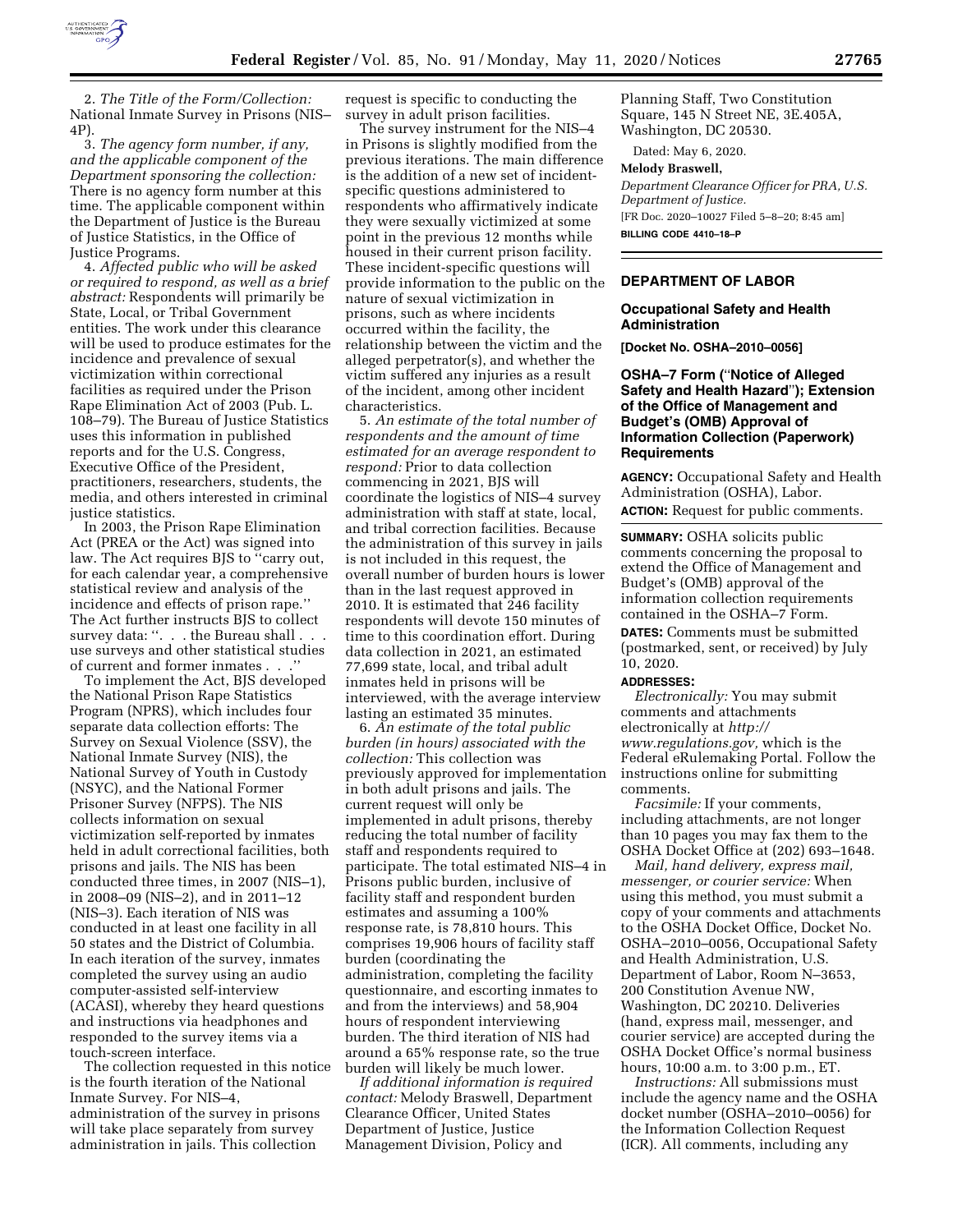personal information you provide, such as social security numbers and dates of birth, are placed in the public docket without change, and may be made available online at *[http://](http://www.regulations.gov) [www.regulations.gov.](http://www.regulations.gov)* For further information on submitting comments, see the ''Public Participation'' heading in the section of this notice titled **SUPPLEMENTARY INFORMATION**.

*Docket:* To read or download comments or other material in the docket, go to *<http://www.regulations.gov>*  or the OSHA Docket Office at the above address. All documents in the docket (including this **Federal Register** notice) are listed in the *[http://](http://www.regulations.gov) [www.regulations.gov](http://www.regulations.gov)* index; however, some information (*e.g.,* copyrighted material) is not publicly available to read or download through the website. All submissions, including copyrighted material, are available for inspection and copying at the OSHA Docket Office. You may also contact Theda Kenney at (202) 693–2222 to obtain a copy of the ICR.

# **FOR FURTHER INFORMATION CONTACT:**

Laura Seeman, Directorate of Enforcement Programs, OSHA, U.S. Department of Labor, telephone (202) 693–2100.

# **SUPPLEMENTARY INFORMATION:**

#### **I. Background**

The Department of Labor, as part of a continuing effort to reduce paperwork and respondent (*i.e.,* employer) burden, conducts a preclearance process to provide the public with an opportunity to comment on proposed and continuing information collection requirements in accordance with the Paperwork Reduction Act of 1995 (PRA) (44 U.S.C. 3506(c)(2)(A)). This program ensures that information is in the desired format, the reporting burden (time and costs) is minimal, the collection instruments are clearly understood, and OSHA's estimate of the information collection burden is accurate. The Occupational Safety and Health Act of 1970 (OSH Act) (29 U.S.C. 651 *et seq.*) authorizes information collection by employers as necessary or appropriate for enforcement of the OSH Act or for developing information regarding the causes and prevention of occupational injuries, illnesses, and accidents (29 U.S.C. 657). The OSH Act also requires OSHA to obtain such information with a minimum burden upon employers, especially those operating small businesses, and to reduce to the maximum extent feasible unnecessary duplication of effort in obtaining said information (29 U.S.C. 657).

Under paragraphs (a) and (c) of 29 CFR 1903.11 (''Complaints by employees''), employees and their representatives may notify the OSHA area director or an OSHA compliance officer of safety and health hazards regulated by the agency that they believe exist in their workplaces at any time. These provisions state further that this notification must be in writing and ''shall set forth with reasonable particularity the grounds for the notice, and shall be signed by the employee or representative of the employee.''

In addition to providing specific hazard information to the agency, paragraph (a) permits employees/ employee representatives to request an inspection of the workplace. Paragraph (c) also addresses situations in which employees/employee representatives may provide the information directly to the OSHA compliance officer during an inspection. An employer's former employees may also submit complaints to the agency.

To address the requirements of paragraphs (a), especially the requirement that the information be in writing, the agency developed the OSHA–7 Form (''Notice of Alleged Safety and Health Hazard''); this form standardized and simplified the hazard reporting process. For paragraph (a), they may complete an OSHA–7 Form obtained from the agency's website and then send it to OSHA online, or deliver a hardcopy of the form to the OSHA area office by mail or facsimile, or by hand. They may also write a letter containing the information and hand deliver it to the area office, or send it by mail or facsimile. In addition, they may provide the information orally to the OSHA area office or another party (*e.g.,*  a federal safety and health committee for federal employees), in which case the area office or other party completes the hard copy version of the form. For the typical situation addressed by paragraph (c), an employee/employee representative informs an OSHA compliance officer orally of the alleged hazard during an inspection, and the compliance officer then incorporates that information into the walk around inspection.

The information on the hard copy version of the OSHA–7 Form includes information about the employer and alleged hazards, including: The establishment's name; the site's address and telephone and facsimile numbers; the name and telephone number of the management official; the type of business; a description and the specific location of the hazards, including the approximate number of employees exposed or threatened by the hazards;

and whether or not the employee/ employee representative informed another government agency about the hazards (and the name of the agency if so informed).

Additional information on the hard copy version of the form concerns the complainant, including: Whether or not the complainant is an employee or an employee representative, or a member of a federal safety and health committee or another party (with space to specify the party); the complainant's name, telephone number, and address; and the complainant's signature attesting that they believe a violation of an OSHA standard exists at the named establishment; and the date of the signature. An employee representative must also provide the name of the organization they represent and their title.

The information contained in the online version of the OSHA–7 Form is similar to the hard copy version. However, the online version requests the complainant's email address (the hard copy currently does not), and does not ask for the site's facsimile number or the complainant's signature and signature date.

The agency uses the information collected on the OSHA–7 Form to determine whether reasonable grounds exist to conduct an inspection of the workplace. The description of the hazards, including the number of exposed employees, allows the agency to assess the severity of the hazards and the need to expedite the inspection. The completed form also provides the employer with notice of the complaint and may serve as the basis for obtaining a search warrant if the employer denies the agency access to the workplace.

# **II. Special Issues for Comment**

OSHA has a particular interest in comments on the following issues:

• Whether the proposed information collection requirements are necessary for the proper performance of the agency's functions, including whether the information is useful;

• The accuracy of OSHA's estimate of the burden (time and costs) of the information collection requirements, including the validity of the methodology and assumptions used;

• The quality, utility, and clarity of the information collected; and

• Ways to minimize the burden on employees who must comply—for example, by using automated or other technological information collection and transmission techniques.